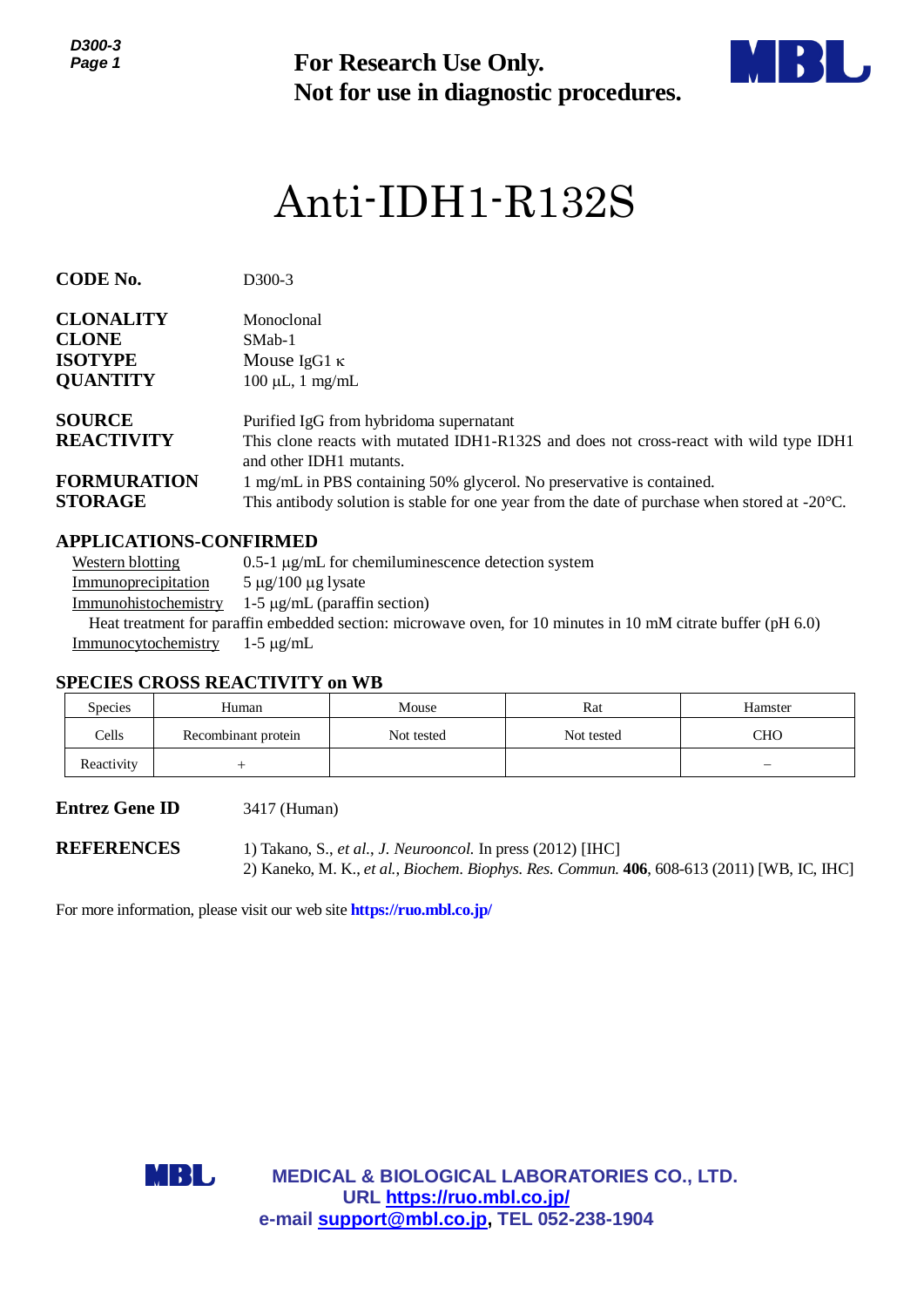*D300-3 Page 2*

# **RELATED PRODUCTS**

- D299-3 anti-IDH1-R132H (HMab-1)<br>D309-3 anti-IDH1 (RMab-3)
- *2* D309-3 anti-IDH1 (RMab-3) D311-3 anti-IDH2 (RMab-22)

8469 Histostar™ DAB Substrate Solution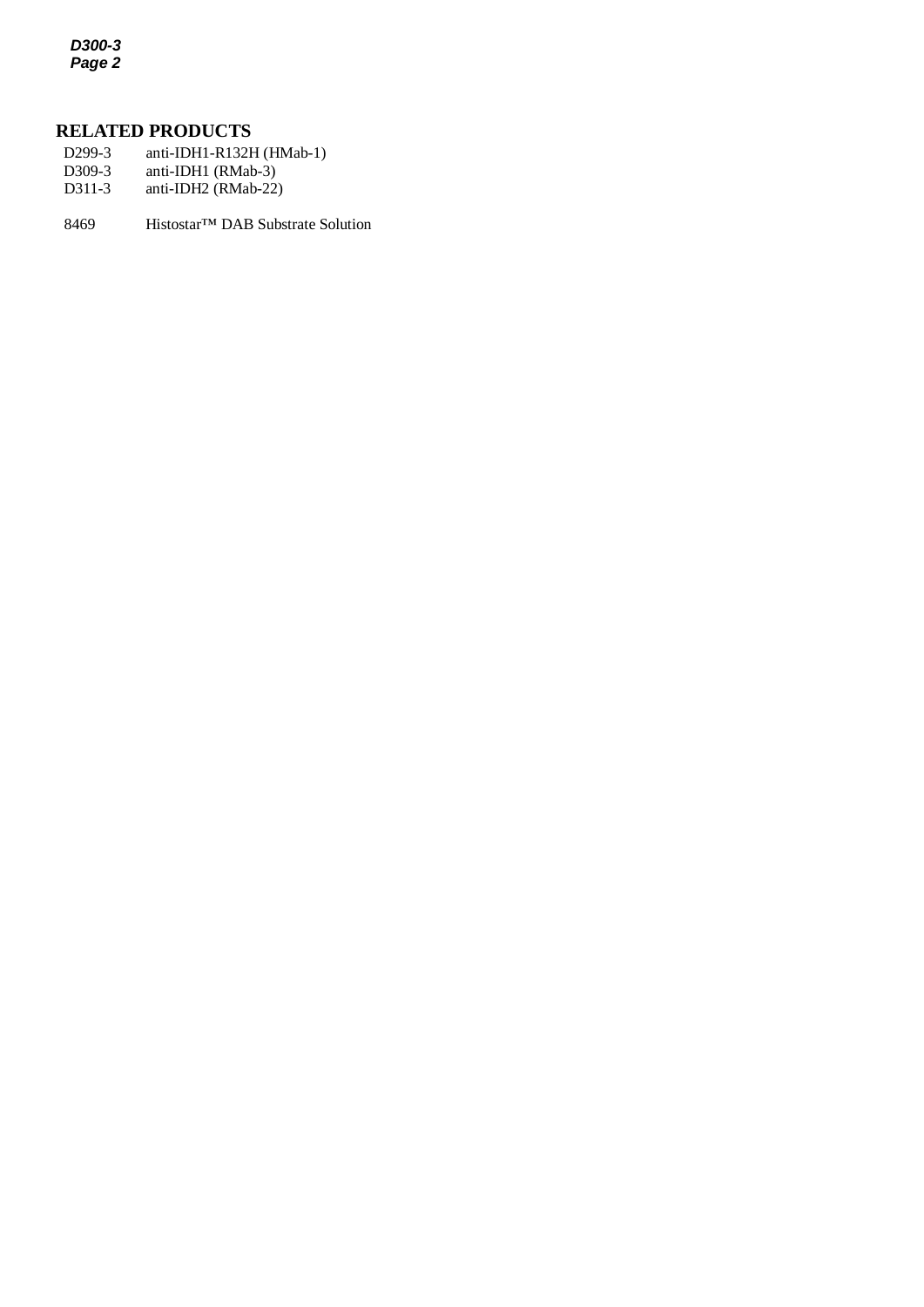#### **SDS-PAGE & Western blotting**

- 1) The recombinant protein is dissolved in Laemmli's sample buffer at  $5 \mu g/mL$ .
- 2) Boil the samples for 3 minutes and centrifuge. Load 10  $\mu$ L of the sample per lane in a 1-mm-thick SDS-polyacrylamide gel (12.5% acrylamide) for electrophoresis.
- 3) Blot the protein to a polyvinylidene difluoride (PVDF) membrane at  $1 \text{ mA/cm}^2$  for  $1 \text{ hour}$  in a semi-dry transfer system (Transfer Buffer: 25 mM Tris, 190 mM glycine, 20% MeOH). See the manufacturer's manual for precise transfer procedure.
- 4) To reduce nonspecific binding, soak the membrane in 10% skimmed milk (in PBS, pH 7.2) for 1 hour at room temperature.
- 5) Incubate the membrane with primary antibody diluted with 1% skimmed milk (in PBS, pH 7.2) as suggested in the **APPLICATIONS** for 1 hour at room temperature. (The concentration of antibody will depend on the conditions.)
- 6) Wash the membrane with PBS-T [0.05% Tween-20 in PBS] (5 minutes x 3 times).
- 7) Incubate the membrane with the 1:10,000 HRP-conjugated anti-mouse IgG (MBL; code no. 330) diluted with 1% skimmed milk (in PBS, pH 7.2) for 1 hour at room temperature.
- 8) Wash the membrane with PBS-T (5 minutes x 3 times).
- 9) Wipe excess buffer on the membrane, and then incubate it with appropriate chemiluminescence reagent for 1 minute. Remove extra reagent from the membrane by dabbing with paper towel, and seal it in plastic wrap.
- 10) Expose to an X-ray film in a dark room for 1 minute. Develop the film as usual. The condition for exposure and development may vary.

(Positive control for Western blotting; recombinant human IDH1-R132S)

| (kDa)                          | 1 | $\mathbf{2}$ | 3 | 4 | 5 | 6 |
|--------------------------------|---|--------------|---|---|---|---|
| $150 -$<br>$\frac{100-75}{75}$ |   |              |   |   |   |   |
| $50 -$                         |   |              |   |   |   |   |
| $37 -$                         |   |              |   |   |   |   |
| $25 -$                         |   |              |   |   |   |   |

#### **(kDa)** *Western blot analysis of IDH1-R132H*

Lane 1 and 4: MBP-IDH1-R132H Lane 2 and 5: MBP-IDH1-R132S Lane 3 and 6: MBP-IDH1-Wild type

Immunoblot Lane 1-3: D300-3 Lane 4-6: anti-MBP (MBL; code no. M091-3)